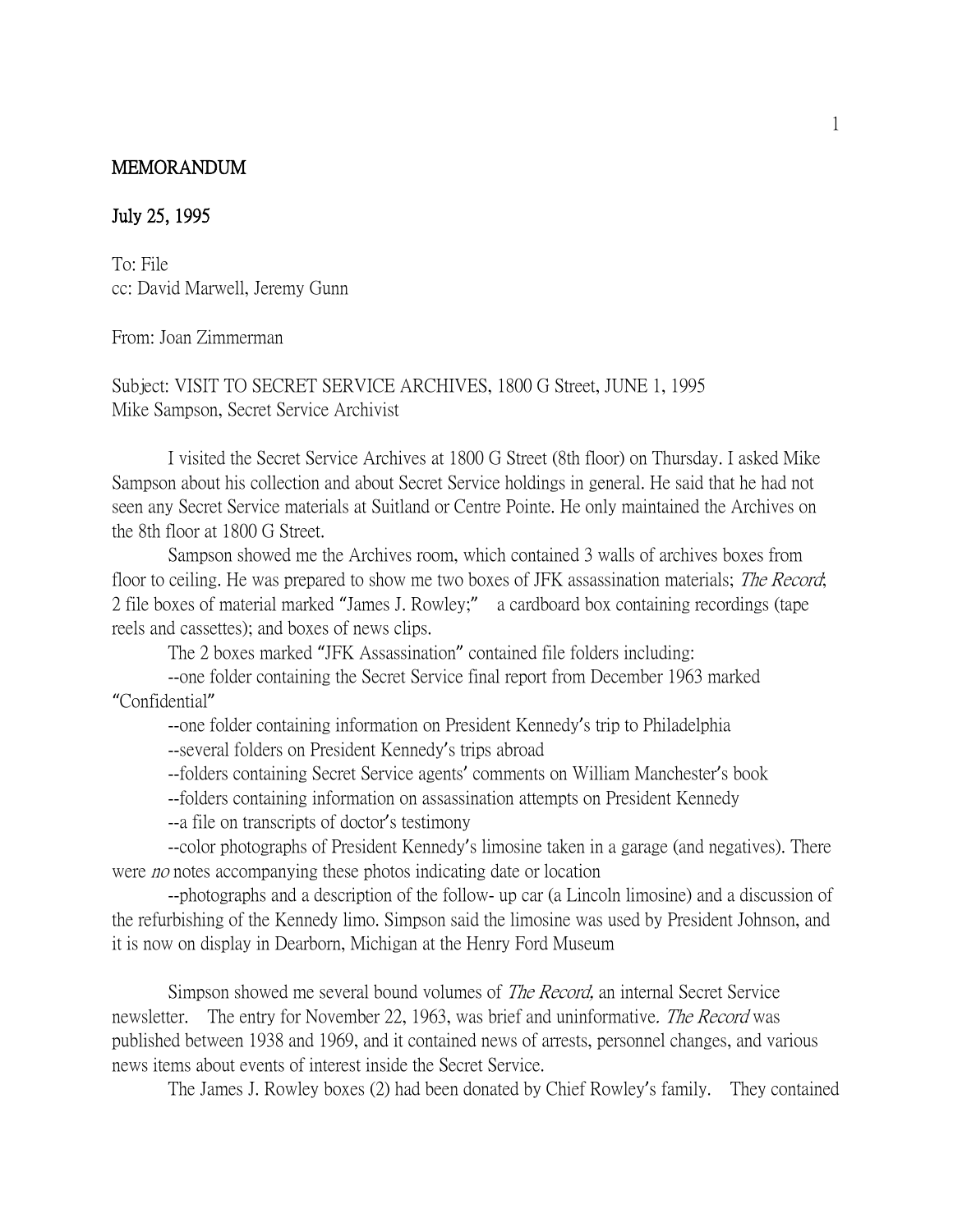photographs noting major events in Mr. Rowley's career as he moved up the ranks in the White House detail, especially in the 1940s and 1950s. These boxes also contained information on events where Mr. Rowley accompanied Presidents (mostly Eisenhower and Truman) on notable occasions. Some folders contained logs of the White House detail. These boxes were part of "the Director's Collection." James Rowley was Chief of the Secret Service from September 1, 1961 to (specific date unknown) 1973.

The box of recordings contained some speeches by Chief Rowley according to Mike Sampson.

Sampson showed me a two-drawer file cabinet in the Archives room. One of the drawers contained 4 file folders with material/correspondence by Chief Rowley. Most, if not all, of this was described by Sampson as ceremonial correspondence regarding invitations to dinners, speech engagements, etc.

The Archives room also has several large, flat gray boxes containing newsclippings covering the Kennedy assassination.

A separate box in the Archives room, which I asked Sampson to show me, contained thick binders marked "Personnel Strength Logs." These were donated by a former head of the personnel division, and they included numbers of agents in the White House detail during the Kennedy years.

I had asked Mike Sampson to show me guides or manuals used by Secret Service agents in 1963. He showed me a volume entitled *Investigative Studies no. 18*; White House Advanced Manual Detail (1964 and 1967); and USSS Evaluation of Protective Policies, Practices and Procedures. None of these (based on a very hasty glance) seemed very specific or detailed.

The Archives room, which is internal to the Secret Service and not open to the public, does contain assassination records.

Sampson showed me the Secret Service "museum." This is a separate room with several glass cases containing weapons--mostly guns and various types of billy-clubs--and descriptions of the history of their use. One case contained the types of guns used by Secret Service agents in the 19th and 20th centuries. Another case contained a replica of the Mannlicher-Carcano used by Oswald. Another case contained a rear door window from President Reagan's limosine that had been hit--but not penetrated--by John Hinkley's bullet. This case also had a replica of Hinkley's gun and the actual gun used by "Squeaky" Fromme during her attempt to assassinate Presdeint Ford. These cases also contained photographs of Secret Service agents with Presidents. The museum housed a tiny video viewing area where an introductory film is shown to new agents and visiting dignitaries.

One of the cases is devoted to photographs of the White House detail, and the uniform of the White House detail is also on display. Inside one case is the *Field Manual* for Secret Service agents. This is the volume I was looking for. Sampson did not seem to have a copy in his library outside the Archives room. The *Field Manual* is certainly an assassination record.

Sampson indicated to me that the museum and the Archives room were his responsibility. His supervisor is the head of the Governmental Affairs Office on the 8th floor at 1800 G Street--next to Director Bowron's office. Sampson said he is in the same group with Latita Roseboro and John